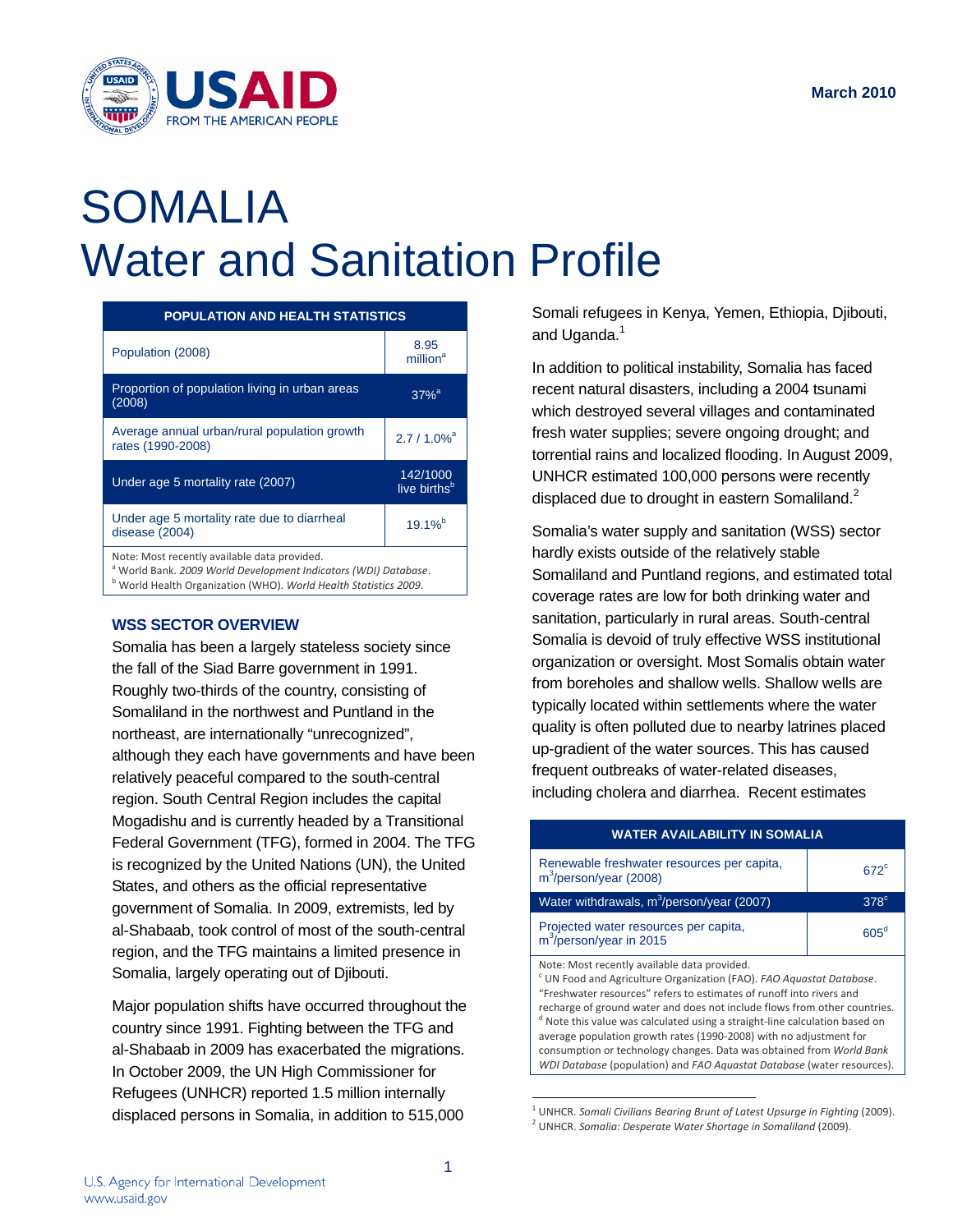suggest that only 30 percent of the total population in Somalia have access to a clean, sustainable water source and only 23 percent have access to improved sanitation.<sup>3</sup> Due to recent mass migrations, the numbers are likely to have changed.

### **WSS SECTOR FRAMEWORK**

Before 1991, urban WSS was managed by the public

sector, but the systems were financially stressed and water supply systems in many cities were inadequate even before the conflict. Presently, most WSS infrastructure is either damaged or has been poorly maintained, rendering it inoperable. The continuing conflict and lack of organized governance have resulted in a virtual absence of public funding for the WSS sector except through limited allocations in Somaliland and Puntland. In these areas, most funding for WSS is provided through the UN and other humanitarian donors. For example, the UN Children's Fund (UNICEF) provided support to the Ministry of Water and Mineral Resources in Somaliland in the development of a Water Policy, National Water Strategy and 2004 Water Act.

In the absence of a central government for much of the last two decades, a local private sector has developed to fill the void in providing WSS services. Entrepreneurs throughout the country have built cement catchments, drilled private boreholes, or shipped water from public systems in the cities. Remarkably, some water supply operations showed a slight improvement over pre-war conditions.

Somaliland and Puntland have attempted to reorganize their urban water sectors and have established basic local level WSS agencies and domestic public-private partnerships (PPP) to manage water sector development. Private sector participation enabled some investment in basic water infrastructure expansion, but the domestic private sector is severely constrained. Typically, if a PPP exists, then a private operator manages services under a long-term concession.

Mogadishu's operational sewerage system is only a fraction of its pre-war level, and sanitation has received much less attention among government

### **KEY GOVERNMENT AGENCIES**

| <b>Agency</b>                                                                | <b>Description</b>                                                                                  | <b>Contact</b><br><b>Information</b>                                      |
|------------------------------------------------------------------------------|-----------------------------------------------------------------------------------------------------|---------------------------------------------------------------------------|
| The Ministry of<br>Mineral and<br>Water<br>Resources,<br><b>TFG</b>          | <b>TFG ministry</b><br>m.<br>overseeing<br>management of<br>water resources.                        | Mr. Muhammad<br>Abdullahi Omar<br><b>Minister</b>                         |
| The Ministry of<br><b>Public Works</b><br>and Housing.<br>TFG                | ■ TFG ministry<br>overseeing<br>management and<br>development of<br>infrastructure.                 | Mr. Mohamed<br><b>Abdi Yusuf</b><br><b>Minister</b>                       |
| The Ministry of<br>Water and<br><b>Mineral</b><br>Resources,<br>Somaliland   | Somaliland ministry<br>ш.<br>overseeing<br>management of<br>water resources.                        | Mr. Qasim Sheekh<br>Yusuf<br><b>Minister</b><br>Tel: 252-225-8766         |
| The Ministry of<br>Public Works,<br>Somaliland                               | • Somaliland ministry<br>overseeing<br>management and<br>development of<br>infrastructure.          | Mr. Siciid Sulub<br><b>Minister</b><br>252-225-<br>3431/3496              |
| Consortium of<br>Somaliland<br>NGO <sub>s.</sub><br>Somaliland               | NGO coordination in<br>٠<br>Somaliland.                                                             | Mr. Mohamed Elmi<br>Aden<br><b>Executive Director</b><br>Tel: 253-22-5415 |
| The Ministry of<br><b>Public Works</b><br>and<br>Transportation,<br>Puntland | ×.<br><b>Puntland ministry</b><br>overseeing<br>management and<br>development of<br>infrastructure. | Mr. Abdullahi Ali<br><b>Hersi</b><br><b>Minister</b>                      |
| The Ministry of<br>Local<br>Government<br>and Rural<br>Development           | <b>Puntland ministry</b><br>٠<br>overseeing rural<br>development.                                   | Mr. Ali Awaare<br><b>Minister</b>                                         |
| <b>Baidoa Water</b><br>Agency                                                | Runs water system<br>٠<br>for portion of Baidoa.                                                    | Mr. Corde Hussein<br>Mohamed                                              |
| <b>Mumin Global</b><br>Service<br>Company                                    | <b>Operates water</b><br>٠<br>system serving<br>section of Baidoa.                                  | Mr. Aden Musa                                                             |
| Farjanno<br>Water<br>Company                                                 | Operates the Jowhar<br>٠<br>Water System.                                                           |                                                                           |
| <b>Golden Utilities</b><br>Management<br>Company                             | Operates the<br>٠<br><b>Bossaso Water</b><br>System.                                                |                                                                           |

institutions than other issues. In the absence of a public sector provider, individual waste collectors have assumed the role and recover costs by charging households directly. Waste from the few functioning sanitation facilities and the waste gathered by the collectors are commonly deposited in *wadis* and

l

<sup>&</sup>lt;sup>3</sup> WHO/UNICEF Joint Monitoring Programme for Water Supply and Sanitation (JMP). *Progress on Sanitation and Drinking Water, 2010 Update*.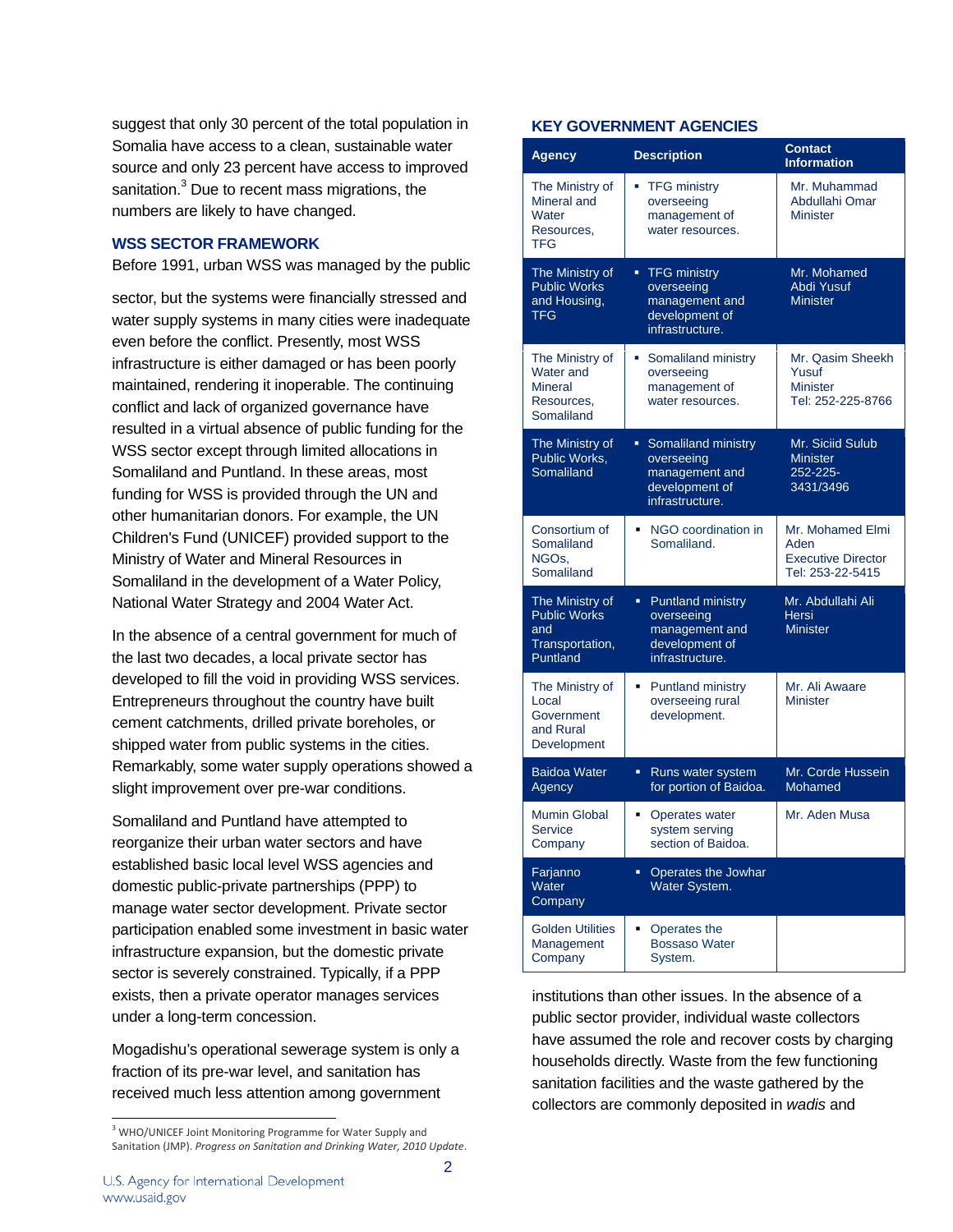**Meeting MDG 7: Access to Water in 2008**

**Meeting MDG 7: Access to Sanitation in 2008**





Data Source: WHO/UNICEF Joint Monitoring Programme for Water Supply and Sanitation (JMP), Progress on Sanitation and Drinki ng Water, 2010 Update. Note on comparing baseline data from earlier reports: The JMP methodology uses all available data in each successive report. This meansthat estimates may be recalculated for earlier yearsif more data becomes available. The JMP notes that these new estimates may affect the baseline reported in earlier data sets.

landfills without consideration of public health or environmental degradation.

## **THE URBAN SUB-SECTOR**

Public water service is only operational in Somaliland and Puntland. Most water companies are local investor-owned operations with local business people as shareholders. Some companies have performed better than expected, particularly in the cities of Boroma, Bosasso and Jowhar. Where water companies provide service, government authority over water planning, policy, and regulation has been limited and is virtually non-existent in the southcentral region.

Investor-owned water companies do not typically function well without considerable outside donor assistance. However, some companies have had mild success in transitioning from a municipal agency to a public-private partnership. For example, Jowhar, a town of 40,000 in Southern Somalia, has been served by the Farjanno Water Company, which operated under a concession from the regional Middle Shabelle Authority and included representatives of key clans. In addition to Farjanno, other PPPs were able to reproduce similar arrangements with success. PPPs were developed in 2000 in Bossaso, the largest city in Puntland; in 2003 in Galkayo, Puntland and Borama, Somaliland; and more recently in Garowe, Puntland in 2005.

A high number of persons use community latrines since sewer systems servicing individual households are limited. Migrations from rural areas have placed added pressure on the few systems found in peri-urban areas where migrants are settling. To some extent, temporary facilities have become permanent investments. To maintain these facilities, local organizations and the humanitarian community desludge using vacuum tankers. Few latrines are equipped with septic tanks and most of these are not managed. In areas where displaced people have settled, almost no sanitation facilities exist. This forces most to resort to open defecation on the periphery of peri-urban areas and refugee camps.

## **THE RURAL SUB-SECTOR**

Much of Somalia's rural areas are water-scarce, experiencing severe droughts followed by severe flooding. Local populations are particularly vulnerable because of their limited resources and adaptive capacity. Brutal fighting over the control of water sources has erupted in localized areas where water scarcity has increased further. For example, fighting over a watering hole in Rabdore in northern Somalia resulted in hundreds of deaths in what became known locally as the War of the Well. $<sup>4</sup>$ </sup>

l

U.S. Agency for International Development www.usaid.gov

<sup>4</sup> Washington Post. *Dying for Water in Somalia's Drought* (2006).